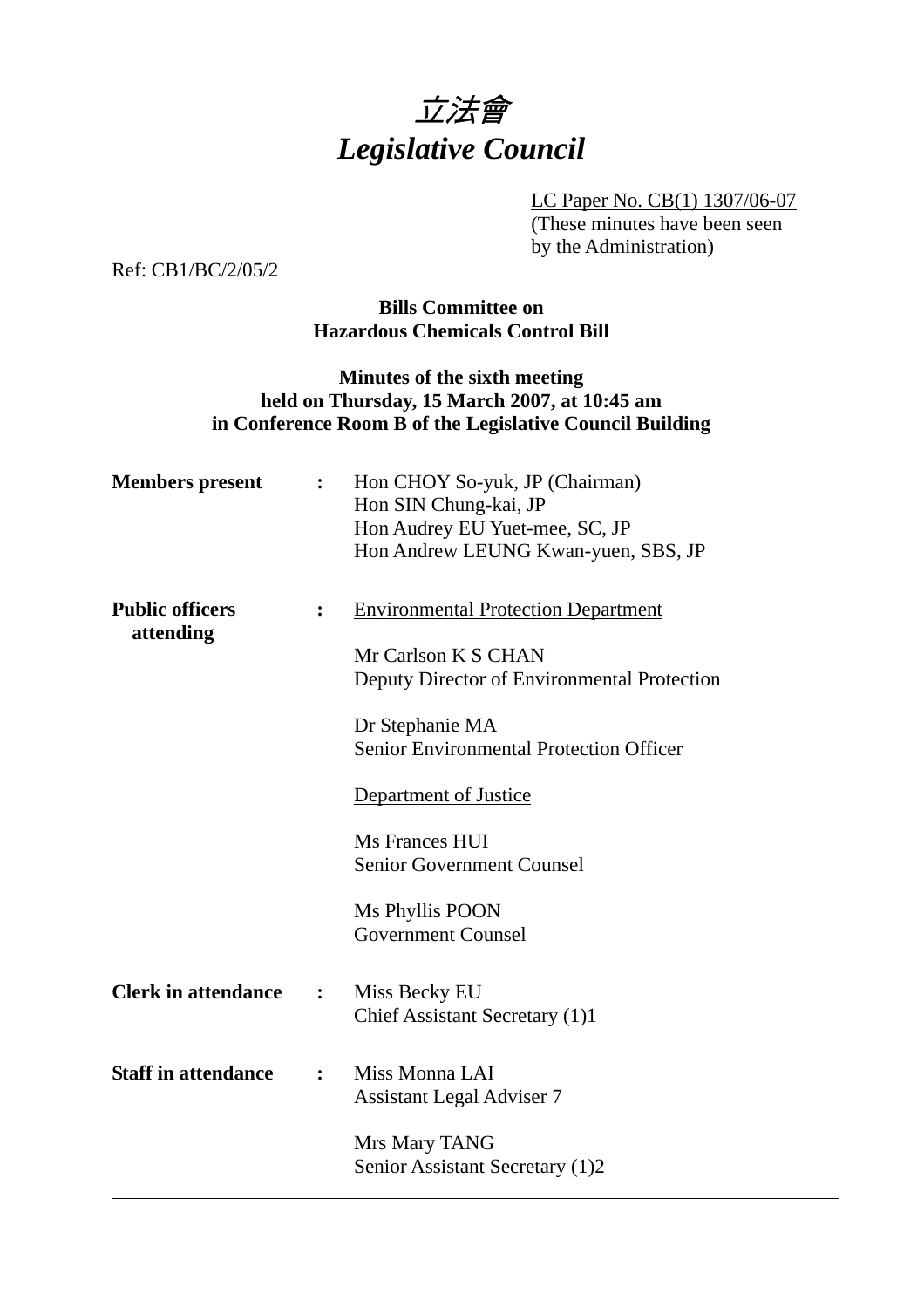### **I Confirmation of minutes**

| (LC Paper No. CB $(1)$ 1077/06-07 | -- Minutes of the meeting held |  |  |
|-----------------------------------|--------------------------------|--|--|
|                                   | 29 January 2007)               |  |  |

The minutes of the meeting held on 29 January 2007 were confirmed.

# **II Meeting with the Administration**   $(LC$  Paper No.  $CB(1)$  1106/06-07(01) -- List of follow-up actions arising from the discussion on 29 January 2007 LC Paper No.  $CB(1)$  1106/06-07(02) -- Administration's response to LC Paper No. CB(1) 1106/06-07(01) LC Paper No. CB(1) 1106/06-07(03) -- Assistant Legal Adviser's letter dated 7 March 2007 to the Administration)

- 2. The Committee deliberated (Index of proceedings attached at **Annex A**).
- 3. The Administration was requested to
	- (a) review the policy behind clauses  $16(2)$ ,  $17(2)$ ,  $21(1)$ ,  $29(1)$  and 39 and, if necessary, amend those provisions to the effect that a new permit would only be issued to the permit holder upon return of his existing permit;
	- (b) review the propriety of imposing strict liability on employers under clause 41. It was also pointed out to the Administration that clause 41(a) seemed to be different from the common law position – the latter seemed to be that the employer would not be liable where the employee acted outside the course of his employment;
	- (c) explain the policy behind clause 44 and clause 26; and whether or not failure to receive an actual notice served under clause 44 was a defence under clause 26;
	- (d) advise the rationale for not extending the proposed control regime to possession of scheduled chemicals, given that prosecution against unauthorized transfer and smuggling of scheduled chemicals might not be feasible if there was no control over the possession of such chemicals. To also provide overseas experience in respect of control over possession of convention chemicals.
- 4. The next meeting would be determined after consultation with members.

- 2 -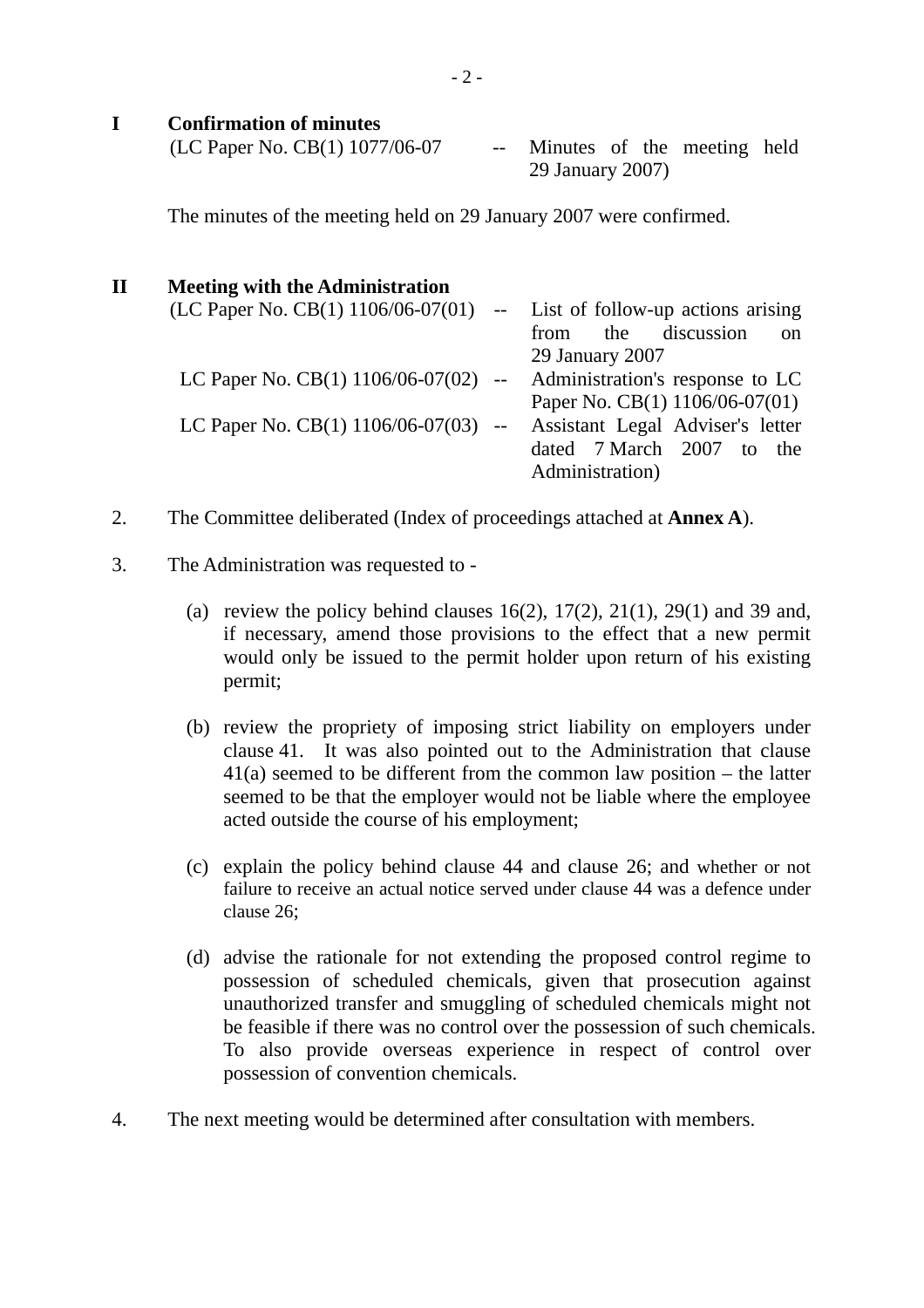# **III Any other business**

5. There being no other business, the meeting ended at 12:44 pm.

Council Business Division 1 Legislative Council Secretariat 19 April 2007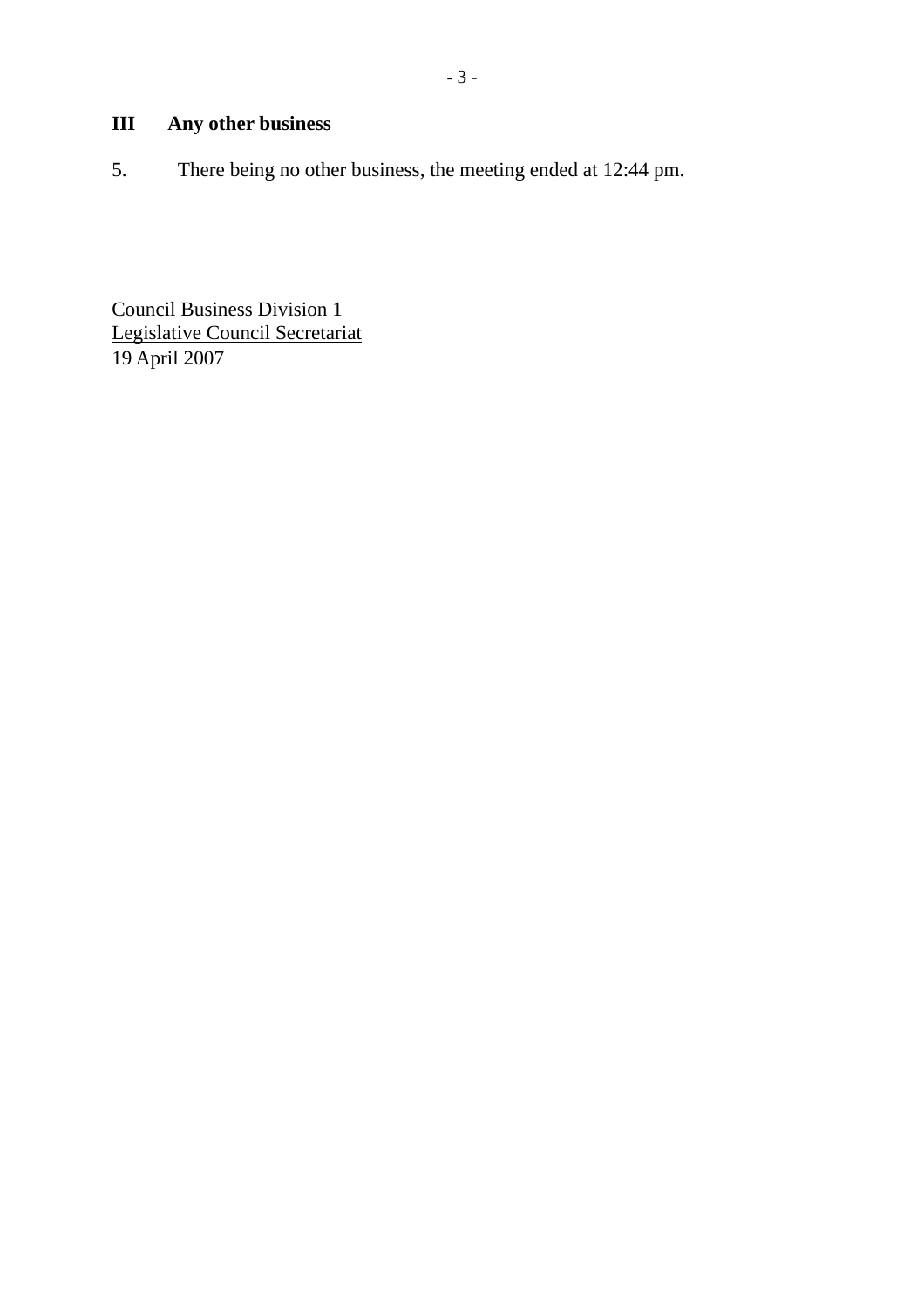### **Proceedings of the meeting of the Bills Committee on Hazardous Chemicals Control Bill Meeting on Thursday, 15 March 2007, at 10:45 am in Conference Room B of the Legislative Council Building**

| <b>Time marker</b> | <b>Speaker</b>                     | Subject(s)                                                                                                                                                                                                                                                                                                                                                                                                                                                                                                                                                                                                                                                                                                                                                                                                                                                                                                  | <b>Action required</b>                                                                                                                                                                                                         |
|--------------------|------------------------------------|-------------------------------------------------------------------------------------------------------------------------------------------------------------------------------------------------------------------------------------------------------------------------------------------------------------------------------------------------------------------------------------------------------------------------------------------------------------------------------------------------------------------------------------------------------------------------------------------------------------------------------------------------------------------------------------------------------------------------------------------------------------------------------------------------------------------------------------------------------------------------------------------------------------|--------------------------------------------------------------------------------------------------------------------------------------------------------------------------------------------------------------------------------|
| $000000 - 000157$  | Chairman                           | Confirmation<br>of the<br>minutes<br>of<br>meeting held on 29 January 2007 (LC<br>Paper No. CB(1) 1077/06-07)                                                                                                                                                                                                                                                                                                                                                                                                                                                                                                                                                                                                                                                                                                                                                                                               |                                                                                                                                                                                                                                |
| $000158 - 000225$  | Administration                     | Discussion on the Administration's<br>response to the list of follow-up<br>actions arising from the discussion at<br>the meeting on 29 January 2007 (LC<br>Paper No. CB(1) 1106/06-07(02))<br>Administration<br>The<br>undertook<br>to<br>revert to the Bills Committee in 2-3<br>weeks' time its stance on the liability<br>of the Government and public officers<br>in the event of non-compliance with<br>the provisions of the Bill                                                                                                                                                                                                                                                                                                                                                                                                                                                                     |                                                                                                                                                                                                                                |
| $000226 - 002053$  | Administration<br>Chairman<br>ALA7 | Issuance of new permits upon return<br>of existing permits<br>Administration's explanation -<br>(a) In the case where the Director<br>decided to vary the conditions of<br>the permit under clause $13(1)$ , the<br>variation would take effect on the<br>day specified in the notice and<br>thereafter the conditions of the<br>permit should be read subject to<br>the variation; and<br>(b) Notwithstanding that under clause<br>$17(1)$ , if the conditions of a permit<br>were varied by the Director, the<br>Director should issue a permit<br>with the conditions varied to the<br>permit holder, the Director was<br>entitled to refuse to issue a permit<br>under clause $17(1)$ if the permit<br>holder failed to return the existing<br>permit to him.<br>Chairman's request that the policy be<br>reviewed such that a new permit<br>would only be issued upon return of<br>the existing permit | Administration<br>The<br>to review the policy<br>behind<br>clauses<br>16(2), 17(2), 21(1),<br>$29(1)$ and 39 so that<br>a new permit would<br>only be issued to the<br>permit holder upon<br>return of his existing<br>permit. |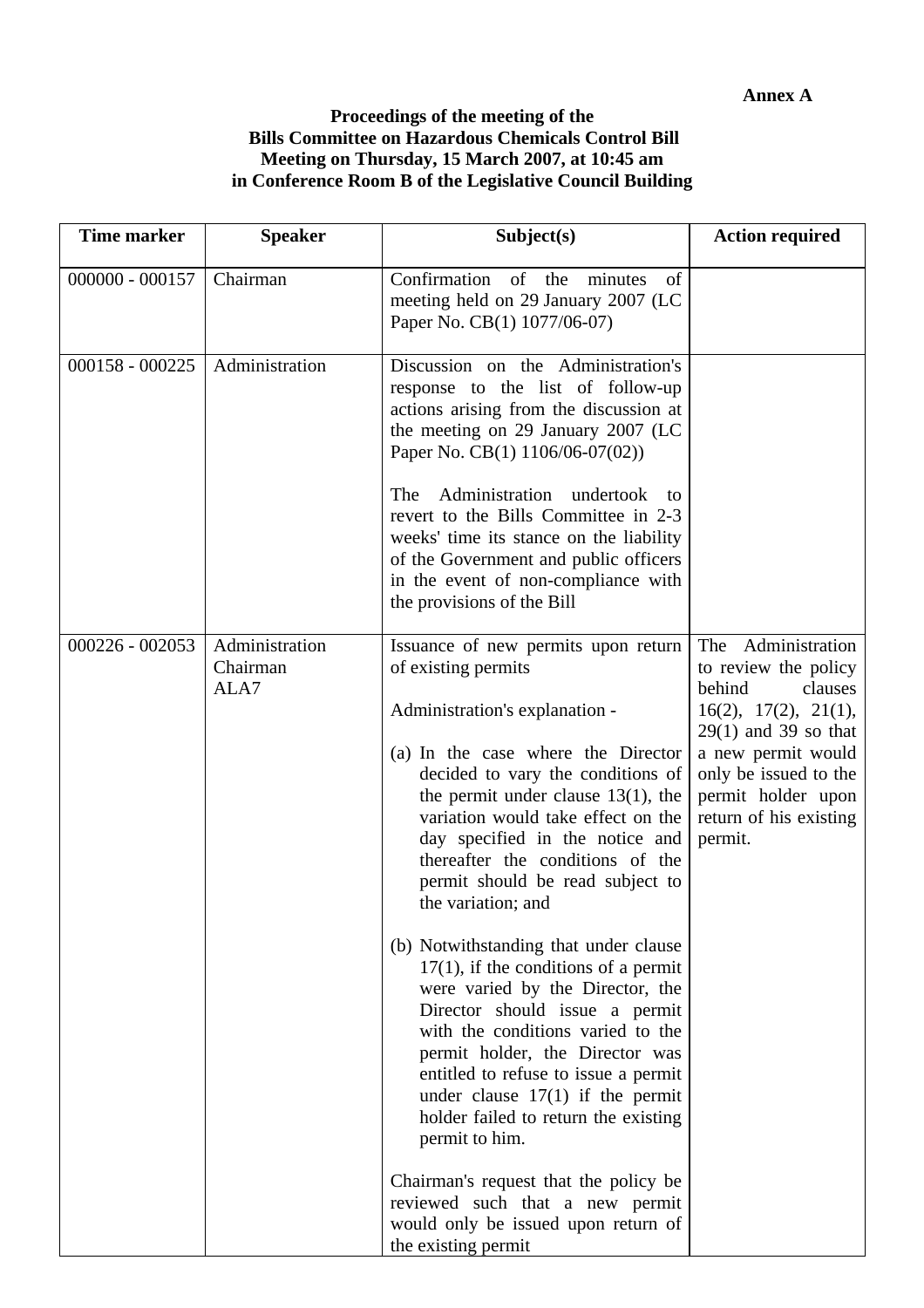| <b>Time marker</b> | <b>Speaker</b>                                        | Subject(s)                                                                                                                                                                                                                                                                                                                                                                                                                                                                                                                                                                                                                                                                                                                                                                       | <b>Action required</b>                                                                                                                                                                                                                                                                                                                                                                                                                                                 |
|--------------------|-------------------------------------------------------|----------------------------------------------------------------------------------------------------------------------------------------------------------------------------------------------------------------------------------------------------------------------------------------------------------------------------------------------------------------------------------------------------------------------------------------------------------------------------------------------------------------------------------------------------------------------------------------------------------------------------------------------------------------------------------------------------------------------------------------------------------------------------------|------------------------------------------------------------------------------------------------------------------------------------------------------------------------------------------------------------------------------------------------------------------------------------------------------------------------------------------------------------------------------------------------------------------------------------------------------------------------|
| 002054 - 002222    | Administration                                        | Review clause $40(4)(b)$ to make it<br>clear how the period of six months<br>should be counted<br>Administration's explanation -<br>(a) Clause $40(4)(b)$ , as it was drafted,<br>already had the effect that the<br>period of six months was to be<br>counted from the first discovery of<br>the alleged commission of the                                                                                                                                                                                                                                                                                                                                                                                                                                                      |                                                                                                                                                                                                                                                                                                                                                                                                                                                                        |
|                    |                                                       | offence by the Director himself or<br>any member of staff of the EPD<br>acting on behalf of the Director.<br>(b) In the light of Members' view, the<br>Administration<br>could<br>consider<br>amending clause $40(4)(b)$ so that<br>the period of six months would be<br>counted from the first discovery of<br>the alleged commission of the<br>offence by the Director or an<br>authorized officer appointed by the<br>Director under clause 38.                                                                                                                                                                                                                                                                                                                               |                                                                                                                                                                                                                                                                                                                                                                                                                                                                        |
| 002223 - 004209    | Administration<br>Mr Andrew LEUNG<br>ALA7<br>Chairman | Response to ALA7's question on the<br>employer's liability under clause 41<br>Mr Andrew LEUNG's concern -<br>41 as drafted would<br>Clause<br>(a)<br>impose strict liability on the<br>employer who would be held<br>liable for the acts of the employee<br>who<br>had<br>acted<br>without the<br>former's authority;<br>(b) The provisions were inconsistent<br>with the common law under<br>which the employer would be<br>held liable for the torts of the<br>employee only if a wrongful act<br>was authorized by the former; and<br>There was a need to review the<br>(c)<br>propriety of imposing<br>strict<br>liability on the employer given<br>that the nature of the offence<br>under the Bill itself might not be<br>serious enough to justify the said<br>imposition | Administration<br>The<br>review<br>the<br>to<br>propriety<br>of<br>imposing<br>strict<br>liability<br>on<br>employers<br>under<br>clause 41.<br>It was<br>also pointed out to<br>Administration<br>the<br>clause<br>41(a)<br>that<br>seemed<br>be<br>to<br>different<br>from<br>the<br>law<br>common<br>$position - the latter$<br>seemed to be that the<br>employer was<br>not<br>liable where<br>the<br>employee<br>acted<br>outside the course of<br>his employment |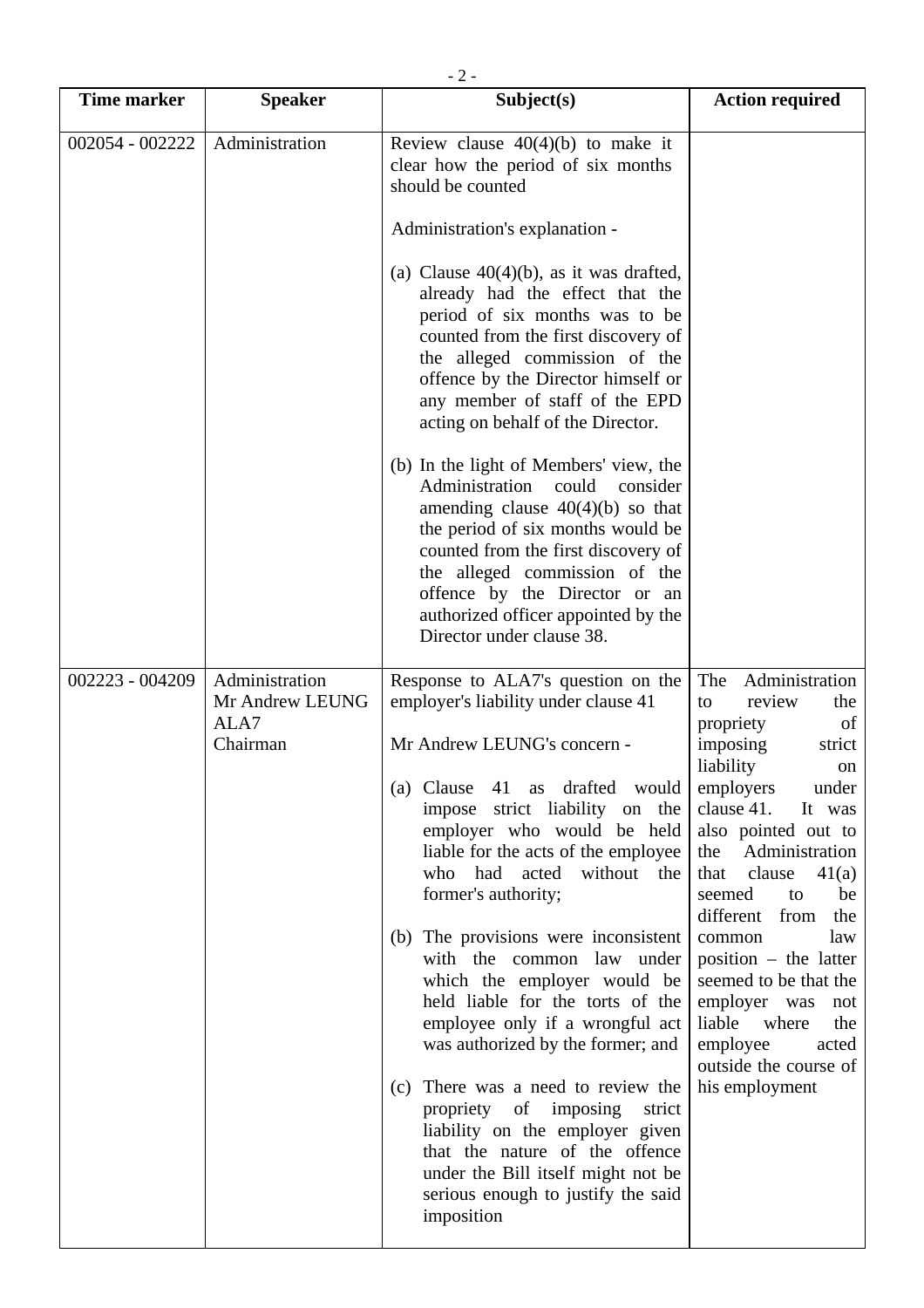| $-5 -$      |                |                                  |                        |  |  |
|-------------|----------------|----------------------------------|------------------------|--|--|
| Time marker | <b>Speaker</b> | Subject(s)                       | <b>Action required</b> |  |  |
|             |                | Administration's explanation -   |                        |  |  |
|             |                | (a) Clause 41 did not impose any |                        |  |  |

| (a) Clause 41 did not impose any   |     |
|------------------------------------|-----|
| criminal liability on an employer. |     |
| The Administration further         |     |
| supplemented that the presumption  |     |
| under clause $41(b)$ may be        |     |
| rebutted by evidence that the      |     |
| employer did not know              | the |
| material facts known to the        |     |
| employee; and                      |     |

|  | (b) The defence under clauses $6(3)$ , |                                     |  |  |
|--|----------------------------------------|-------------------------------------|--|--|
|  |                                        | $7(3)$ , $8(3)$ and $9(3)$ was also |  |  |
|  | available to an employer               |                                     |  |  |

ALA7's queries -

- (a) The provision of defence under clauses  $6(3)$ ,  $7(3)$ ,  $8(3)$  and  $9(3)$ ran contrary to the imposition of strict liability on the employer under clause 41 in which mens rea of the employer should not be considered; and
- (b) An employee who acted outside his course of employment to use a hazardous chemical in the possession of the employer without knowing that the chemical was a scheduled chemical may be able to rely on the defence available but the employer might not have the same defence if he knew that the chemical was a scheduled chemical

 Chairman's view that the scenario as described by ALA7 would likely occur as possession of scheduled chemicals was not an offence. It would be difficult to raise evidence to the contrary to rebut the presumption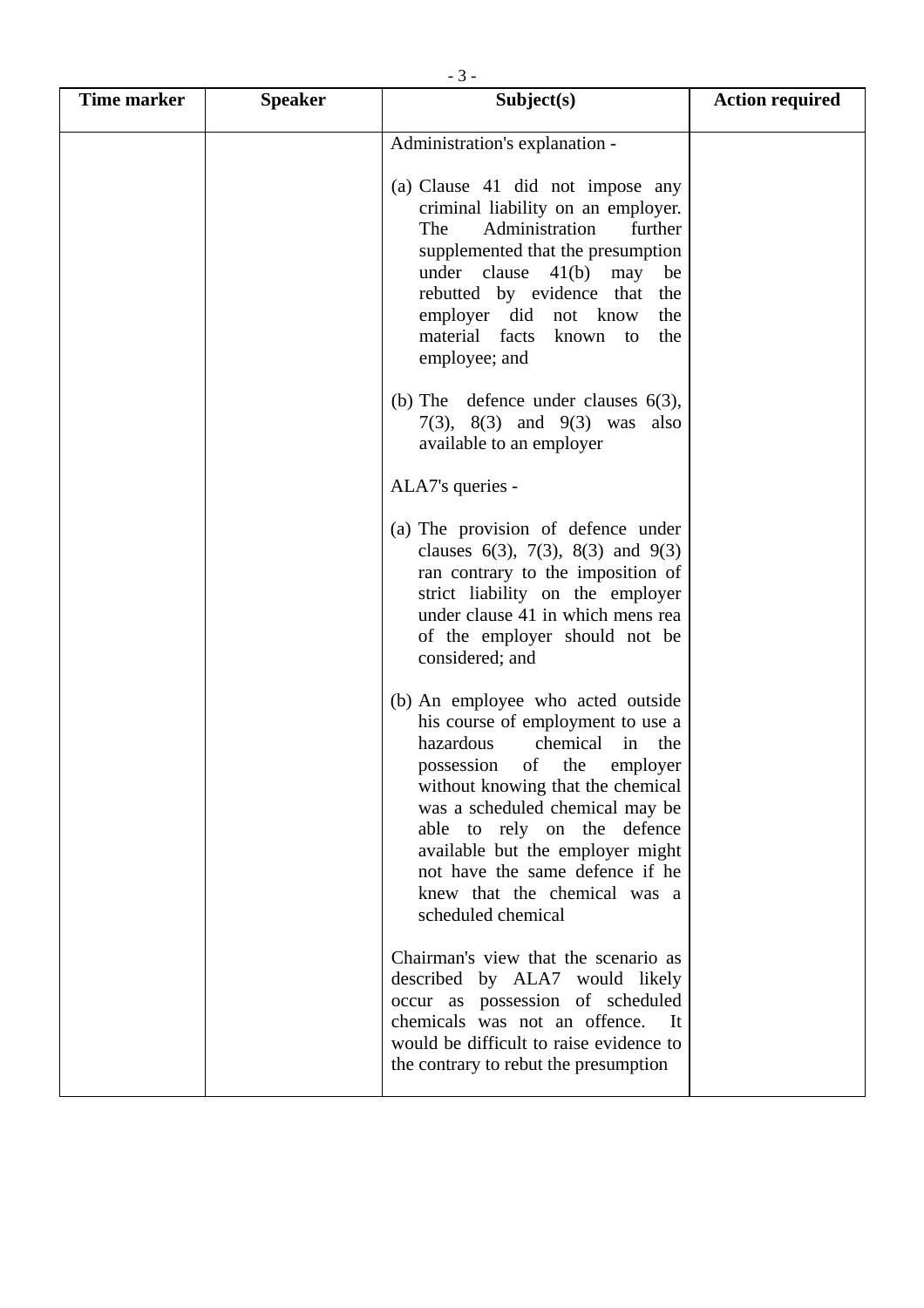| $-4-$             |                                    |                                                                                                                                                                                                                                                                                                                       |                                                                                                                             |  |  |
|-------------------|------------------------------------|-----------------------------------------------------------------------------------------------------------------------------------------------------------------------------------------------------------------------------------------------------------------------------------------------------------------------|-----------------------------------------------------------------------------------------------------------------------------|--|--|
| Time marker       | <b>Speaker</b>                     | Subject(s)                                                                                                                                                                                                                                                                                                            | <b>Action required</b>                                                                                                      |  |  |
| $004210 - 010710$ | ALA7<br>Administration<br>Chairman | Discussion on whether or not failure<br>to receive an actual notice served<br>under clause 44 was a defence under<br>clause 26                                                                                                                                                                                        | Administration<br>The<br>to explain further the<br>policy behind clause<br>44 and clause 26;<br>whether<br><b>or</b><br>not |  |  |
|                   |                                    | ALA7's concern -<br>(a) Permit holders might not be aware<br>of the notice given by Director<br>under clause 26 if it was served to<br>"a person apparently concerned in<br>the management of, or apparently<br>employed by, the body corporate";<br>and                                                              | failure to receive an<br>actual notice served<br>under clause 44 was<br>defence<br>under<br>a<br>clause 26                  |  |  |
|                   |                                    | (b) Permit holders who failed to<br>receive an actual notice served<br>under clause 44 and thus was<br>unaware of the directions would<br>still be held liable for the offence<br>since failure to receive the notice<br>was not a defence                                                                            |                                                                                                                             |  |  |
|                   |                                    | Administration's explanation -<br>(a) The effect of clause 44 was that a<br>notice would be regarded as<br>having been duly served if the<br>mode of service as prescribed in<br>clause 44 was complied with; and                                                                                                     |                                                                                                                             |  |  |
|                   |                                    | (b) Regarding paragraph (b) of ALA's<br>concern above, the defence of<br>"reasonable and honest belief"<br>was available to the offence under<br>clause 26. Whether certain facts/<br>evidence from the permit holder<br>establish such a defence<br>could<br>under clause 26 was a matter for<br>the court to decide |                                                                                                                             |  |  |
| 010711 - 011820   | Administration                     | Committee<br><b>Stage</b><br>amendments<br>proposed by the Administration<br>To be considered later with other<br>amendments                                                                                                                                                                                          |                                                                                                                             |  |  |